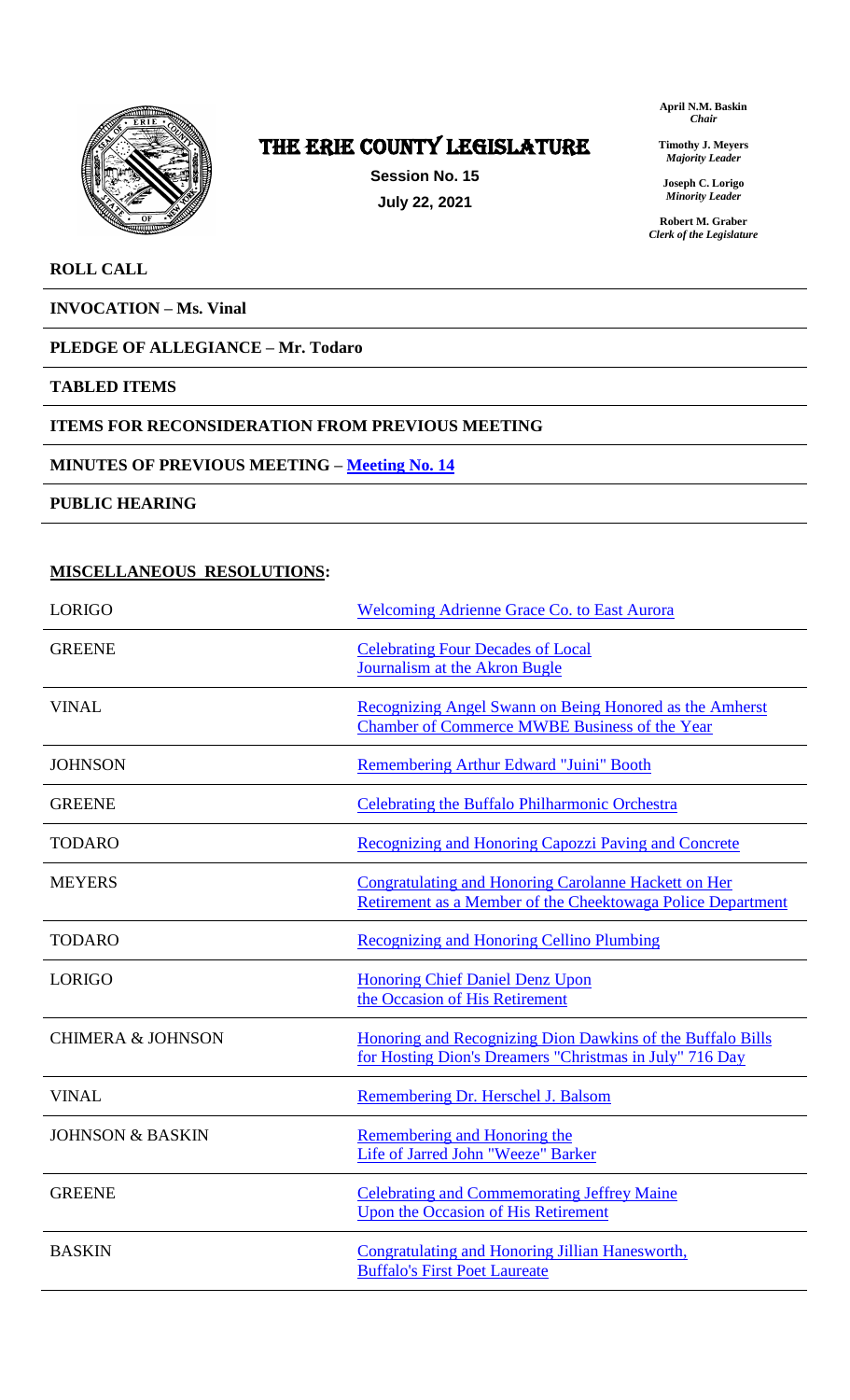| <b>VINAL</b>                | Congratulating Joseph Mack on Being Drafted to the MLB                                                                                  |
|-----------------------------|-----------------------------------------------------------------------------------------------------------------------------------------|
| <b>TODARO</b>               | <b>Honoring Jon Taffer and the Launch</b><br>of His Premium Cocktail Mixers                                                             |
| <b>GREENE</b>               | Congratulating Joseph Mack on His Selection in the MLB Draft                                                                            |
| <b>MILLS</b>                | Honoring and Recognizing Marion Louise (Rucker) Williams<br>Upon the Occasion of Her 100th Birthday                                     |
| <b>JOHNSON &amp; BASKIN</b> | Recognizing the Frank E. Merriweather Library for<br>Dedicating and Naming Their Auditorium after Eva M. Doyle                          |
| <b>TODARO</b>               | Recognizing and Honoring Michael Brown and The UPS Store                                                                                |
| <b>MILLS</b>                | Honoring and Recognizing the National Buffalo Wing Festival<br>Upon the Occasion of its Twentieth Anniversary                           |
| <b>MILLS</b>                | Honoring and Recognizing the Orchard Park Chamber<br>of Commerce as it Celebrates the Sixteenth Anniversary<br>of Taste of Orchard Park |
| <b>LORIGO</b>               | Honoring Peter Moore for Receiving a National Award                                                                                     |
| <b>MILLS</b>                | Honoring and Recognizing Sarah Stuhr for Earning<br>the Gold Award, the Girl Scouts' Highest Honor                                      |
| <b>JOHNSON</b>              | Remembering Shaquelle Darnell Walker, Jr.                                                                                               |
| <b>MEYERS</b>               | Honoring the St. Joseph Campus for Sister of Charity Hospital's<br>COVID Unit as Citizen of the Month for July 2021                     |
| <b>TODARO</b>               | Honoring Valint's Meats Upon the Occasion of Their Grand<br><b>Opening in Lancaster</b>                                                 |
| <b>VINAL</b>                | Honoring the Williamsville East Boys Baseball Teams<br>on Winning the 2021 Section VI Class A-1 Final                                   |

# **LOCAL LAWS: REFERENCE:**

| <b>LL INTRO. 1-1</b><br>1/31/2020 | MEYERS, VINAL,<br><b>BASKIN, JOHNSON,</b><br><b>CHIMERA &amp; HARDWICK</b> | A LL titled, "The Jail Management"<br>Transparency and Accountability Act"                                                     | <b>Public Safety</b>         |
|-----------------------------------|----------------------------------------------------------------------------|--------------------------------------------------------------------------------------------------------------------------------|------------------------------|
| <b>LL INTRO. 3-1</b><br>7/17/2020 | VINAL                                                                      | A LL titled, "The Business<br><b>Procurement Enhancement</b><br>and Promotion Act of 2020"                                     | <b>Small Business</b>        |
| <b>LL INTRO. 5-1</b><br>7/17/2020 | LORIGO, RATH,<br><b>TODARO &amp; MILLS</b>                                 | A LL Requiring Timely Reports on<br><b>County Mandated Business Closures</b><br>Made Pursuant to Local or State<br>Regulations | Government<br><b>Affairs</b> |
| <b>LL INTRO. 8-1</b><br>12/1/20   | LORIGO, RATH,<br><b>TODARO &amp; MILLS</b>                                 | A LL titled, "Third Party Food<br>Delivery Services Law"                                                                       | Government<br>Affairs        |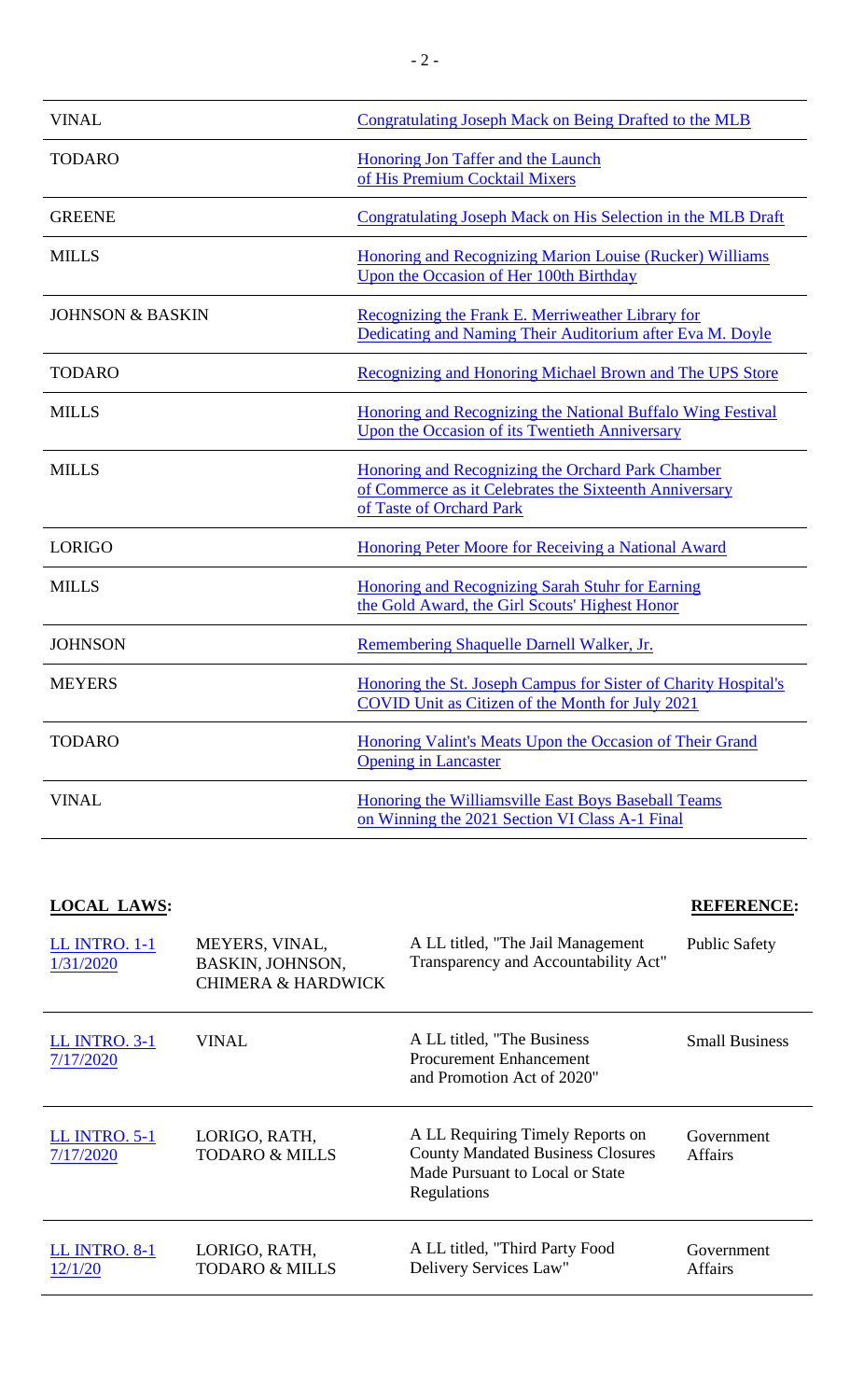| <b>LL INTRO. 1-1</b><br>4/27/21 | TODARO, GREENE,<br><b>LORIGO &amp; MILLS</b>  | A LL Authorizing Twelve and<br>Thirteen-Year-Old Licensed<br>Hunters to Hunt Deer with a<br>Firearm or Crossbow During<br>Hunting Season with the<br>Supervision of a Licensed Adult | Energy $&$<br>Environment |
|---------------------------------|-----------------------------------------------|--------------------------------------------------------------------------------------------------------------------------------------------------------------------------------------|---------------------------|
| <b>LL INTRO. 2-1</b><br>7/20/21 | BASKIN, JOHNSON,<br><b>VINAL &amp; MEYERS</b> | A LL titled, "The Erie County"<br>Minority and Women Business<br><b>Enterprise Equality and Modernization</b><br>Act of 2021"                                                        |                           |
| <b>LL INTRO. 3-1</b><br>7/20/21 | & JOHNSON                                     | BASKIN, MEYERS, VINAL A LL titled, "The Erie County Health<br>Equity Act of 2021"                                                                                                    |                           |

# **COMMITTEE REPORTS:**

| <b>REPORT No. 9</b>  | FINANCE & MANAGEMENT COMMITTEE    |
|----------------------|-----------------------------------|
| <b>REPORT No. 12</b> | ENERGY & ENVIRONMENT COMMITTEE    |
| <b>REPORT No. 8</b>  | PUBLIC SAFETY COMMITTEE           |
| <b>REPORT No. 13</b> | ECONOMIC DEVELOPMENT COMMITTEE    |
| <b>REPORT No. 8</b>  | HEALTH & HUMAN SERVICES COMMITTEE |

| <b>LEGISLATOR RESOLUTIONS:</b> |                                              |                                                                                                                                              | <b>REFERENCE:</b> |
|--------------------------------|----------------------------------------------|----------------------------------------------------------------------------------------------------------------------------------------------|-------------------|
| <b>INTRO.</b> 15-1             | <b>BASKIN</b>                                | Eight-Year Review & Recertification<br>& Consolidation of Agricultural<br>Districts 5 (Marilla), 12 (Wales),<br>& 13 (Elma)                  |                   |
| <b>INTRO.</b> 15-2             | <b>MILLS</b>                                 | Legislature Appointment to Represent<br>the Farm Bureau on the Board of<br>Directors for the EC Soil & Water<br><b>Conservation District</b> |                   |
| <b>INTRO. 15-3</b>             | <b>TODARO</b>                                | Appropriation of 2021 Public<br>Benefit Funding for Alden<br>American Legion Post #1377                                                      |                   |
| <b>INTRO. 15-4</b>             | <b>GREENE</b>                                | <b>Transfer of Surplus Property</b><br>to the Town of Clarence                                                                               |                   |
| <b>INTRO. 15-5</b>             | LORIGO, GREENE,<br><b>TODARO &amp; MILLS</b> | Creation of the EC Small Business<br>and Not-for-Profit Relief Program                                                                       |                   |
| <b>INTRO. 15-6</b>             | <b>BASKIN &amp; JOHNSON</b>                  | Establishing an EC Gun<br><b>Violence Alleviation Alliance</b>                                                                               |                   |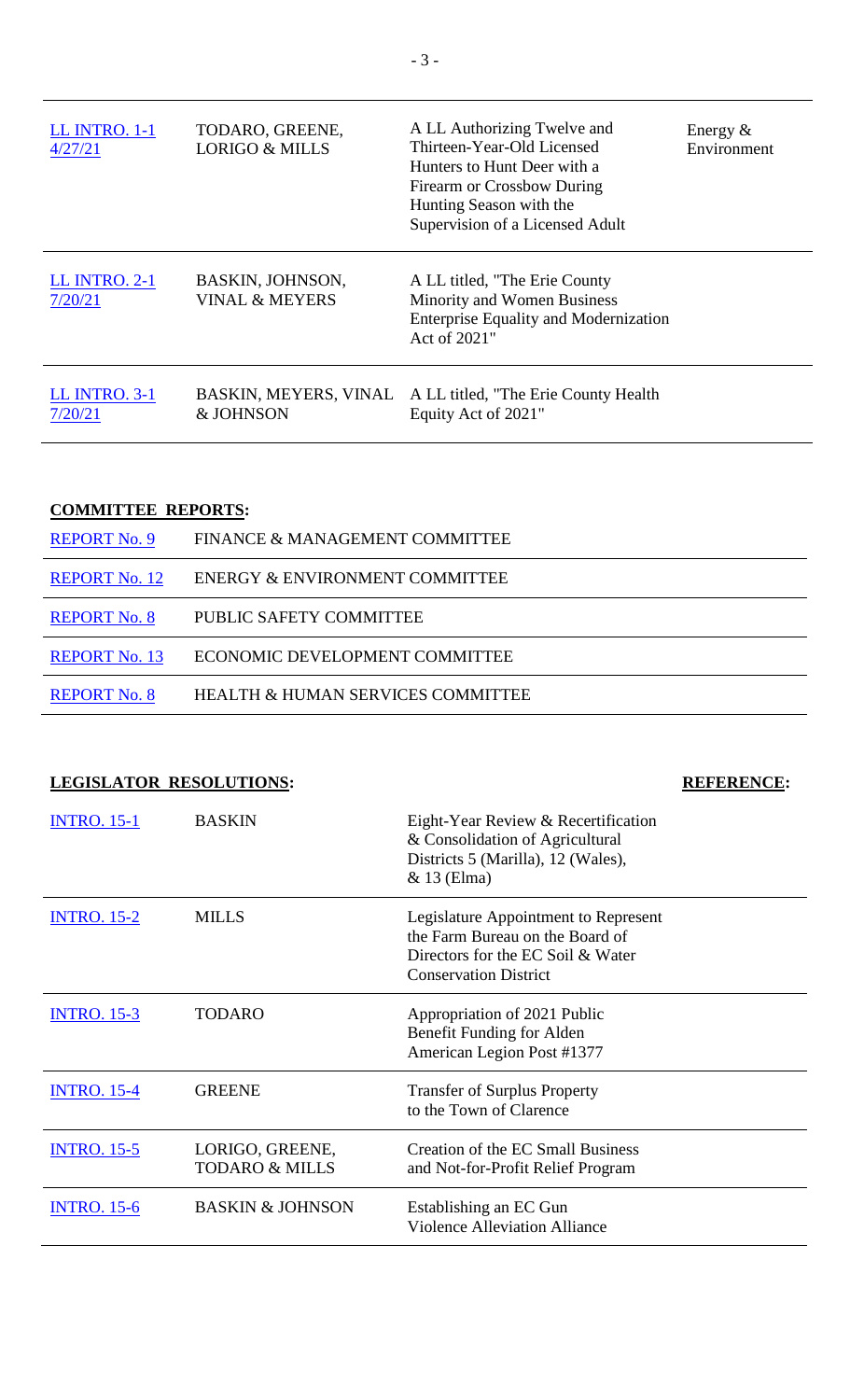# **COMMUNICATIONS DISCHARGED FROM COMMITTEE: REFERENCE:**

# *From the FINANCE & MANAGEMENT COMMITTEE:*

| COMM. 14E-2<br>(2021) | <b>COMPTROLLER</b>                       | Requesting Authority to Contract -<br><b>External Quality Review</b><br>of EC Audit Division |
|-----------------------|------------------------------------------|----------------------------------------------------------------------------------------------|
|                       | From the ENERGY & ENVIRONMENT COMMITTEE: |                                                                                              |
|                       |                                          |                                                                                              |

| <b>COMM.</b> 14E-24 | <b>COUNTY EXECUTIVE</b> | Authorization to Apply - NYSDEC  |
|---------------------|-------------------------|----------------------------------|
| (2021)              |                         | Organics Management & Food Waste |
|                     |                         | Drop-off Program Funding         |

**SUSPENSION OF THE RULES: REFERENCE:**

# **COMMUNICATIONS FROM ELECTED OFFICIALS: REFERENCE:**

| <b>COMM. 15E-1</b>  | <b>COMPTROLLER</b>       | EC 2020 Comprehensive<br><b>Annual Financial Report</b>                                                   | Finance $\&$<br>Management        |
|---------------------|--------------------------|-----------------------------------------------------------------------------------------------------------|-----------------------------------|
| <b>COMM. 15E-2</b>  | <b>SHERIFF</b>           | Authorization to Accept Governor's<br><b>Traffic Safety Committee Grant</b>                               | <b>Public Safety</b>              |
| <b>COMM. 15E-3</b>  | <b>COMPTROLLER</b>       | Letter to Personnel Commissioner<br><b>Regarding Health Information</b><br>Disclosure                     | Health &<br><b>Human Services</b> |
| <b>COMM. 15E-4</b>  | <b>COUNTY EXECUTIVE</b>  | EC Medical Examiner's Office -<br>Morgue Renovation                                                       |                                   |
| <b>COMM. 15E-5</b>  | <b>COUNTY EXECUTIVE</b>  | 134 West Eagle - Fuel Tank<br>Replacement & Upgrades                                                      |                                   |
| <b>COMM. 15E-6</b>  | <b>COUNTY EXECUTIVE</b>  | <b>Extension of Term Contracts -</b><br>On-Call Emergency Bridge &<br><b>Culvert Engineering Services</b> |                                   |
| <b>COMM. 15E-7</b>  | <b>COUNTY EXECUTIVE</b>  | Letter to Comptroller Concerning<br>Security Measures & Safety in<br><b>Rath Building</b>                 | <b>Public Safety</b>              |
| <b>COMM. 15E-8</b>  | <b>COUNTY EXECUTIVE</b>  | ECSD No. 3 - RFP for Southtowns<br>Phase 1 & 2 Expansion Project                                          | Energy $&$<br>Environment         |
| <b>COMM. 15E-9</b>  | <b>COUNTY EXECUTIVE</b>  | PILOT Agreement - Folwell<br>Apartments Project, City of Buffalo                                          | Economic<br>Development           |
| <b>COMM. 15E-10</b> | <b>DISTRICT ATTORNEY</b> | Authorization to Contract/Issue PO                                                                        |                                   |
| <b>COMM. 15E-11</b> | <b>BASKIN</b>            | Notice of Public Hearing<br>Concerning LL Intro. 1-1 (2021)                                               | Energy $&$<br>Environment         |